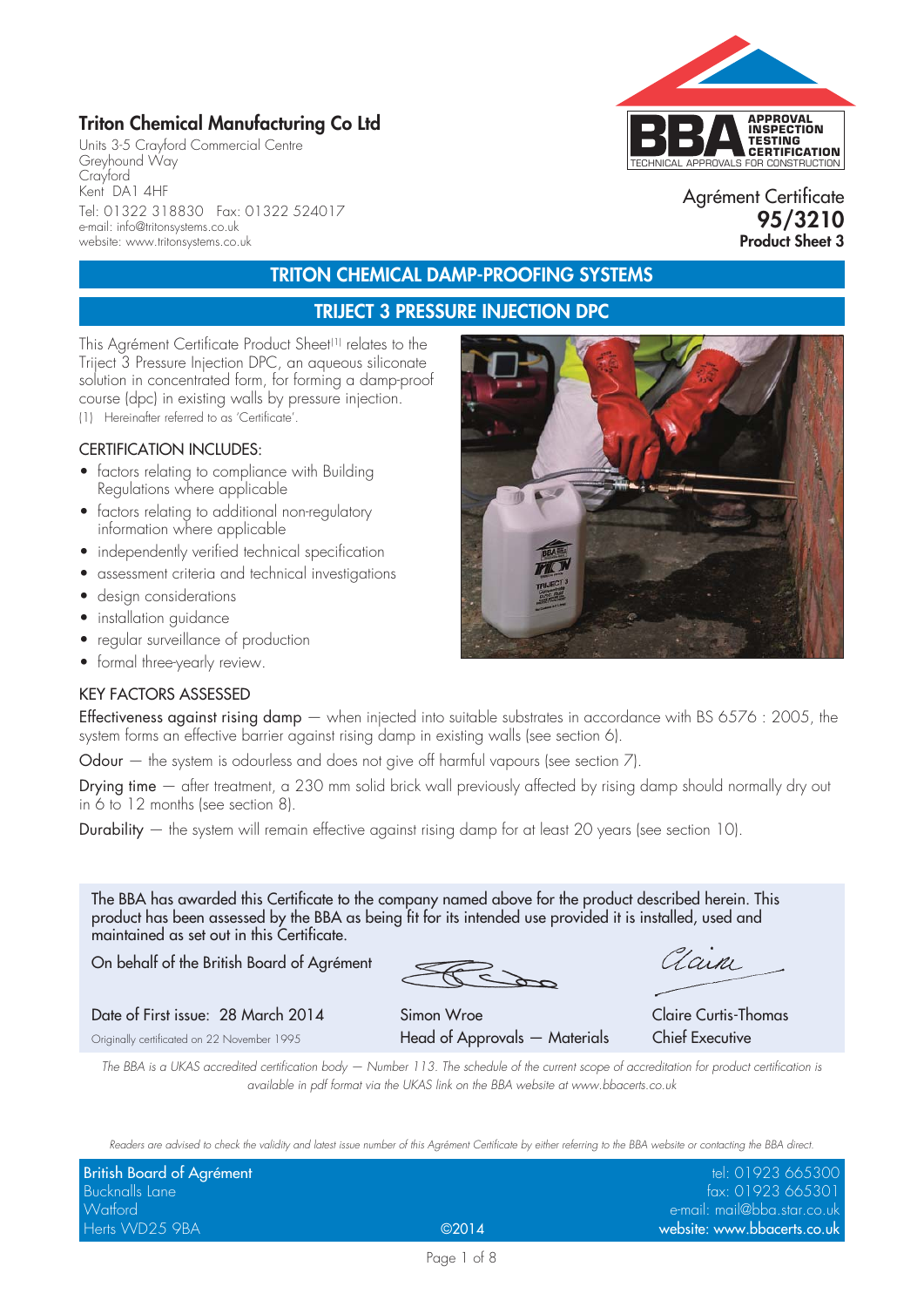# **Regulations**

#### **The Building Regulations 2010 (England and Wales) (as amended)**

In the opinion of the BBA, the use of the Triject 3 Pressure Injection DPC System in an existing building is not subject to these Regulations, but action to satisfy Requirement C2(a) and Regulation 7 may be necessary for a 'Material change of use' as defined in Regulation 5(a) (the presence of a UK map indicates that the subject is related to the Building Regulations in the region or regions of the UK depicted):

| Requirement: | $C2(\alpha)$ | Resistance to moisture                                                                                                              |
|--------------|--------------|-------------------------------------------------------------------------------------------------------------------------------------|
| Comment:     |              | The system satisfies the BBA rising damp test and adequately resists the passage of moisture. See section 6<br>of this Certificate. |
| Regulation:  |              | Materials and workmanship                                                                                                           |
| Comment:     |              | The system is acceptable. See section 10 and the <i>Installation</i> part of this Certificate.                                      |

### **The Building (Scotland) Regulations 2004 (as amended)**

In the opinion of the BBA, the use of the Triject 3 Pressure Injection DPC System in an existing building is not  $\rightarrow$ subject to these Regulations, but action to satisfy the Regulations and related Mandatory Standards below may be necessary for a 'Conversion' as defined in Regulation 4 (the presence of a UK map indicates that the subject is related to the Building Regulations in the region or regions of the UK depicted):

| Regulation:<br>Comment:               | 8(1)            | Fitness and durability of materials and workmanship<br>The system can contribute to a construction satisfying this Regulation. See section 10 and the Installation<br>part of this Certificate.                                                                                                                                  |
|---------------------------------------|-----------------|----------------------------------------------------------------------------------------------------------------------------------------------------------------------------------------------------------------------------------------------------------------------------------------------------------------------------------|
| Regulation:<br>Standard:<br>Standard: | 9<br>3.3<br>3.4 | Building standards applicable to construction<br>Flooding and ground water<br>Moisture from the ground                                                                                                                                                                                                                           |
| Comment:<br>Standard:                 | 7.1(a)          | The system satisfies the BBA rising damp test and adequately resists the passage of moisture and can<br>contribute to satisfying these Standards, with reference to clauses 3.3.1 <sup>(1)(2)</sup> , 3.4.1 <sup>(1)(2)</sup> and 3.4.5 <sup>(1)(2)</sup> . See<br>section 6 of this Certificate.<br>Statement of sustainability |
| Comment:                              |                 | The system can contribute to meeting the relevant requirements of Regulation 9, Standards 1 to 6 and<br>therefore will contribute to a construction meeting a bronze level of sustainability as defined in this<br>Standard.                                                                                                     |
| Regulation:<br>Comment:               | 12              | Building standards applicable to conversions<br>All comments given for this system under Regulation 9, Standards 1 to 6 also apply to this Regulation, with<br>reference to clause 0.12.1 <sup>(1)(2)</sup> and Schedule 6 <sup>(1)(2)</sup> .<br>Technical Handbook (Domestic).<br>(1)<br>Technical Handbook (Non-Domestic).    |

### **The Building Regulations (Northern Ireland) 2012**

In the opinion of the BBA, the use of the Triject 3 Pressure Injection DPC System in an existing building is not controlled by these Regulations, but action to satisfy Regulations 23(a)(i)(ii)(iii)(iv) and 28(a) may be necessary for a 'Material change of use' under Regulation 8 (the presence of a UK map indicates that the subject is related to the Building Regulations in the region or regions of the UK depicted):

Regulation: 23(a)(i)(ii)(iii)(iv) Fitness of materials and workmanship

|                   | , ,,,,,,,,,,, |                                                                                                                                     |
|-------------------|---------------|-------------------------------------------------------------------------------------------------------------------------------------|
| Comment:          |               | The system is acceptable. See sections $7$ and $10$ and the <i>Installation</i> part of this Certificate.                           |
| Regulation: 28(a) |               | Resistance to moisture and weather                                                                                                  |
| Comment:          |               | The system satisfies the BBA rising damp test and adequately resists the passage of moisture. See section 6<br>of this Certificate. |
|                   |               |                                                                                                                                     |

#### **Construction (Design and Management) Regulations 2007**

#### **Construction (Design and Management) Regulations (Northern Ireland) 2007**

Information in this Certificate may assist the client, CDM co-ordinator, designer and contractors to address their obligations under these Regulations.

See section: 3 *Delivery and site handling* of this Certificate.

# Additional Information

## **NHBC Standards 2014**

NHBC accepts the use of the Triject 3 Pressure Injection DPC System, provided it is installed, used and maintained in accordance with this Certificate, in relation to *NHBC Standards*, Chapter 5.1 *Substructure and ground floors*.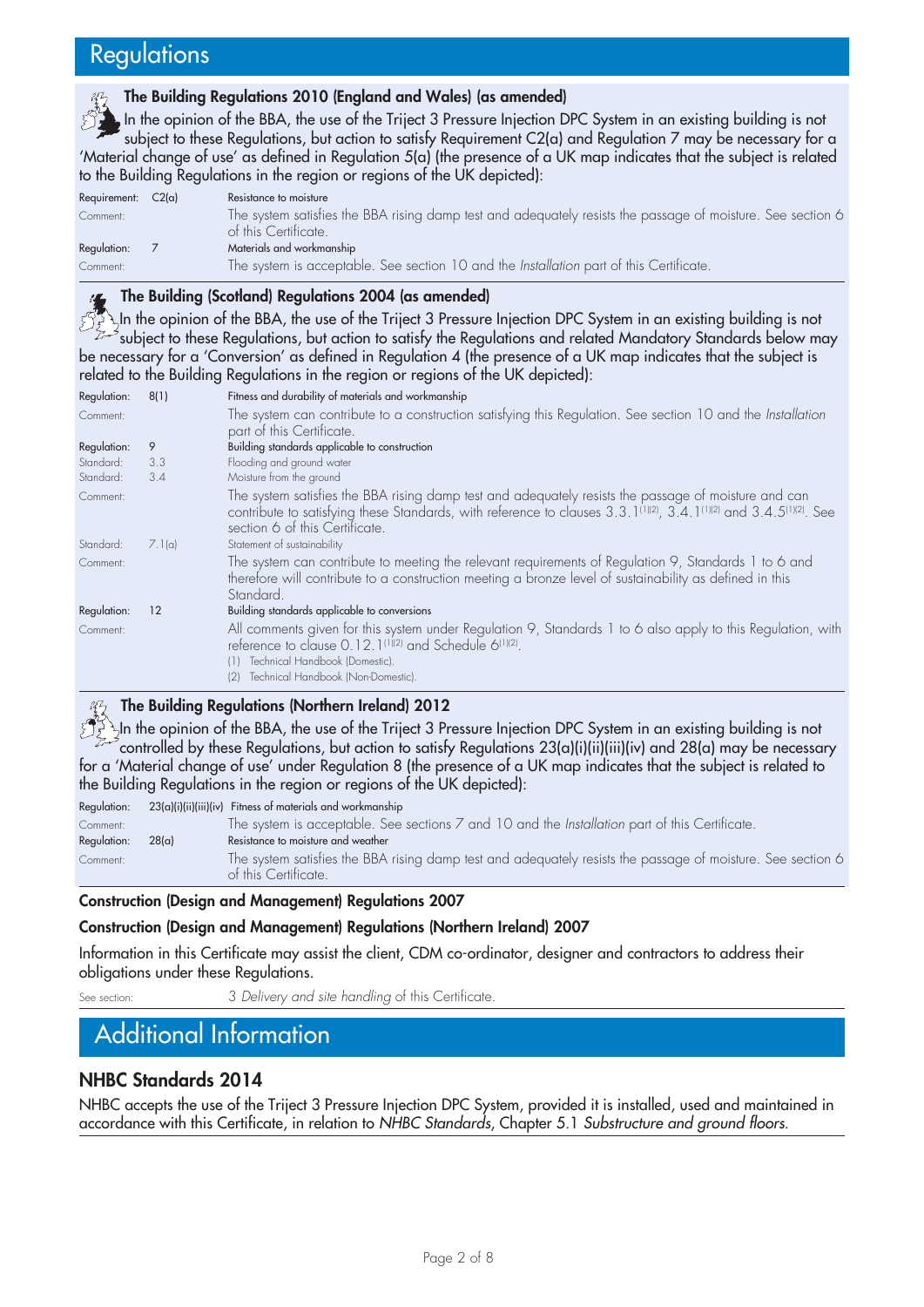# Technical Specification

### **1 Description**

1.1 The Triject 3 Pressure Injection DPC System is an aqueous concentrate of potassium methyl siliconate, used to form a barrier against rising damp in a wall where there is no dpc, or where the existing dpc has failed.

1.2 The concentrate is diluted with tap water (1 : 6 by volume) at the installer's premises to give the injection fluid.

1.3 The accuracy of dilution can be checked by tests to The Property Care Association *Code of Practice for the Installation of Remedial Damp-proof Courses in Masonry Walls*. The minimum values (percentage by weight) that should be achieved are:

| solids content     | 6.00 |
|--------------------|------|
| siliconate content | 3.50 |
| silicon content    | 146  |

## **2 Manufacture**

2.1 The product is manufactured in a controlled batch blending process.

2.2 As part of the assessment and ongoing surveillance of product quality, the BBA has;

- agreed with the manufacturer the quality control procedures and product testing to be undertaken
- assessed and agreed the quality control operated over batches of incoming materials
- monitored the production process and verified that it is in accordance with the documented process
- evaluated the process for management of nonconformities
- checked that equipment has been properly tested and calibrated
- undertaken to carry out the above measures on a regular basis through a surveillance process, to verify that the specifications and quality control operated by the manufacturer are being maintained.

2.3 The management system of Triton Chemical Manufacturing Co Ltd has been assessed and registered as meeting the requirements of BS EN ISO 9001 : 2000 by BSI (Certificate FM25396).

## **3 Delivery and site handling**

3.1 The product is supplied in 3.6 litre and 25 litre containers<sup>(1)</sup> which bear the BBA logo and the number of this Certificate.

(1) Also available in 200 litre and 1000 litre containers on special request.

3.2 Both the concentrate and diluted fluid are alkaline and classified as 'corrosive' under *The Chemicals (Hazard Information and Packaging for Supply) Regulations 2009* (CHIP4)*/Classification, Labelling and Packaging of Substances and Mixtures (CLP Regulation) 2009* and carry the appropriate health warning. Precautions are necessary during handling, dilution and injection to avoid contact from spillage or leakage. The normal precautions (use of goggles or visor, gloves and protective clothing, and the prompt removal of contaminated clothing) should be rigidly adhered to during the handling of the concentrate. Should the fluid come into contact with the skin it must be washed off promptly. If it comes into contact with the eyes they should be flushed with cold water for 10 minutes, and medical attention sought.

3.3 To protect third parties from contact with the alkaline fluid, the working area is coned off from the public highway during treatment (for example, when terraced houses abutting the pavement are treated).

# Assessment and Technical Investigations

The following is a summary of the assessment and technical investigations carried out on the Triject 3 Pressure Injection DPC System.

# Design Considerations

### **4 Use**

4.1 The Triject 3 Pressure Injection DPC System is satisfactory for use to form a damp-proof course in accordance with BS 6576 : 2005 in existing:

- solid walls of brickwork, blockwork or natural stone (including flint), up to 600 mm thick
- conventional cavity walls
- walls of rubble-filled construction of any thickness.

4.2 The installation process involves the saturation of a selected course of brickwork, or an equivalent area of blockwork, stone or the mortar bed, with this fluid by pressure injection, and the subsequent replastering.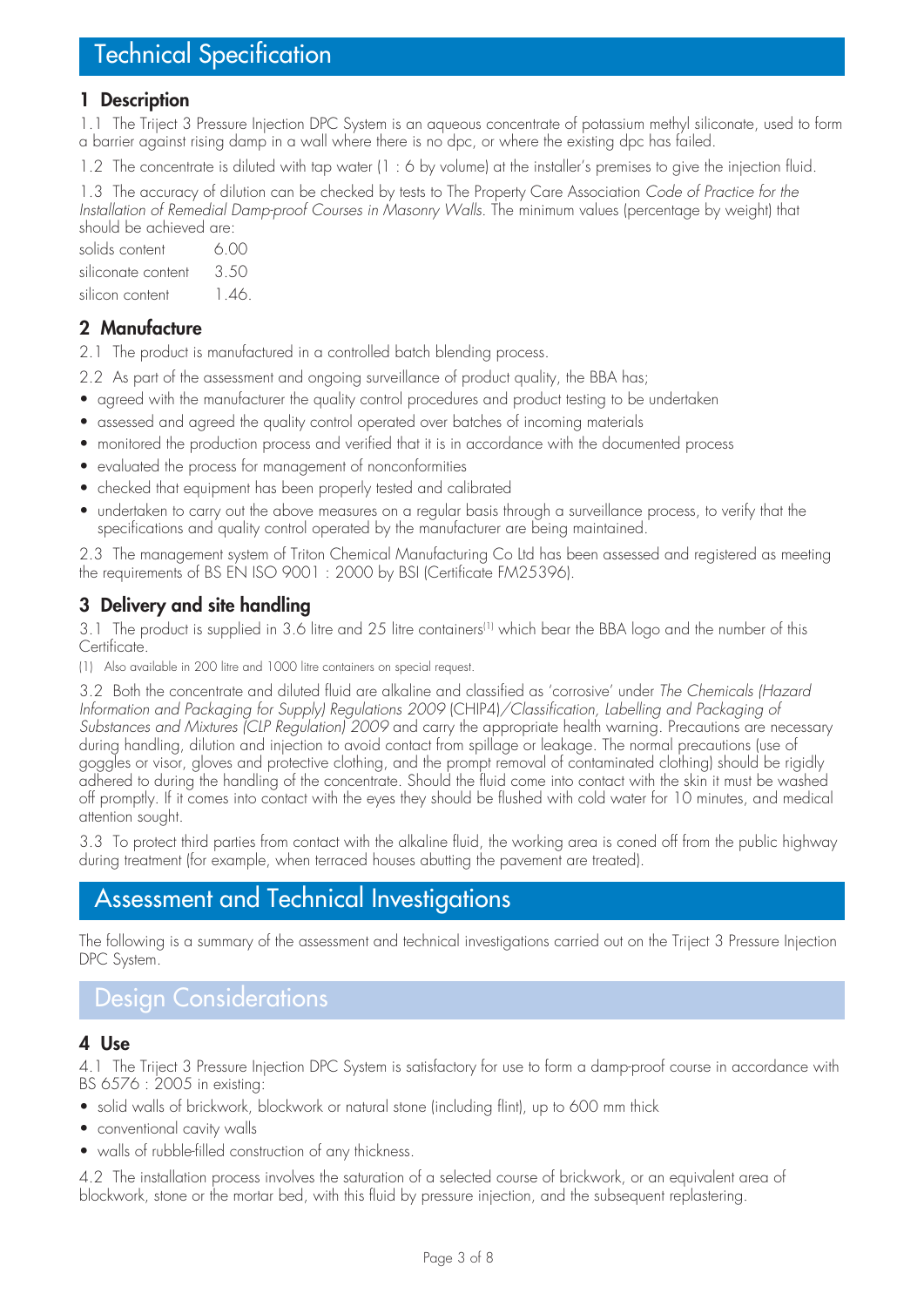4.3 Replastering is necessary to retain salts in the body of the wall to prevent damage to subsequent redecoration. This must be carried out in accordance with the Trimix Replastering Specification (see Product Sheet 4 of this Certificate).

4.4 The system does not affect expanded polystyrene or bitumen.

# **5 Practicability of installation**

The system is designed to be installed only by installers who have been trained and approved by the Certificate holder.

## **6 Effectiveness against rising damp**



When installed in the substrates defined in section 4.1, in accordance with BS 6576 : 2005, the system forms an effective barrier against rising damp.

# **7 Odour**

 $\frac{17}{2}$  The diluted fluid is odourless and does not emit harmful vapours.

## **8 Drying time**

After treatment, a 230 mm thick solid brick wall previously affected by rising damp should normally dry in 6 to 12 months provided normal heating is used during the winter months. A thicker wall may take longer. Where hygroscopic salts are present, the wall may not dry completely but the replastering system will prevent damage to internal decorations.

## **9 Maintenance**

The system does not require maintenance.

## **10 Durability**

Excluding use in new repair work (where highly-alkaline mortars are present), the process is expected to remain effective against rising damp for at least 20 years.

# **Installation**

### **11 General**

11.1 Installation of the Triject 3 Pressure Injection DPC System is carried out by the Certificate holder's approved contractors in accordance with BS 6576 : 2005 and The Property Care Association *Code of Practice for the Installation of Remedial Damp-proof Courses in Masonry Walls*.

11.2 Replastering is necessary to prevent damage to subsequent redecoration. To avoid split responsibility, this should be conducted by the approved contractor or its approved agent.

11.3 The original survey may have identified other possible causes of dampness, and measures to rectify these must be taken as necessary.

## **12 Precautions**

The system concentrate and diluted fluid are water-based and do not present a flammability hazard.

### **13 Timber floor — inspection, preparation and repair**

13.1 Where a suspended timber floor is independently supported on sleeper walls, with an effective dpc and showing no signs of dampness, these need not be treated (see Figure 1).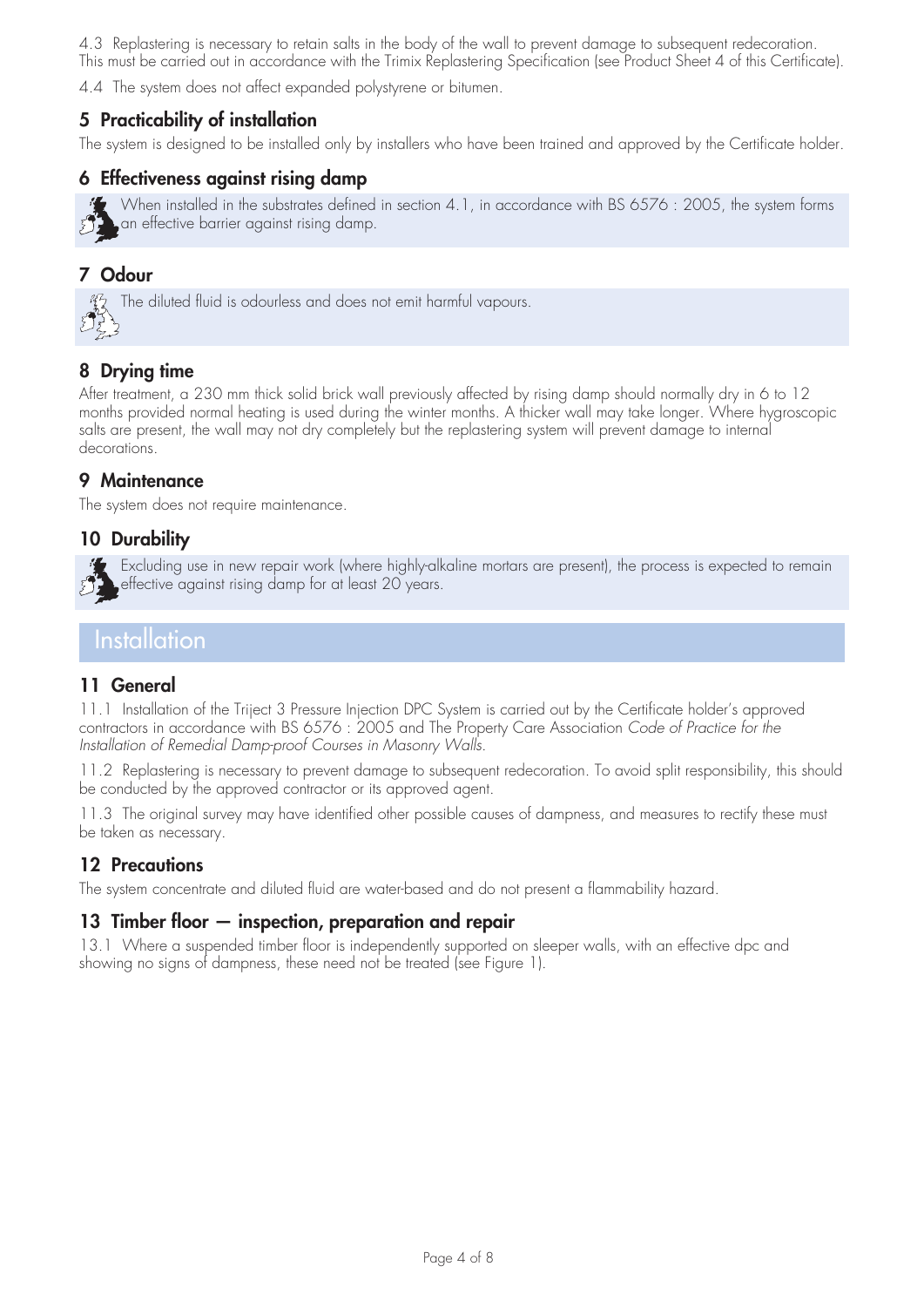

13.2 Where a suspended timber floor is supported on joists and/or a wall plate bearing on or embedded in the wall, there is a possibility of decay, particularly where concealed timbers are in contact with the damp wall. The condition of these timbers should be ascertained and remedial action taken if necessary (see Figure 2).



13.3 If damage is limited to the joist ends, the floors may be re-formed, using sleeper walls or joist-hangers, to isolate the timbers from the damp wall (see Figure 3).



13.4 If the timbers are sound, the existing floor may be retained provided the injected dpc is formed below the timber joists and/or wall plate (see Figure 4).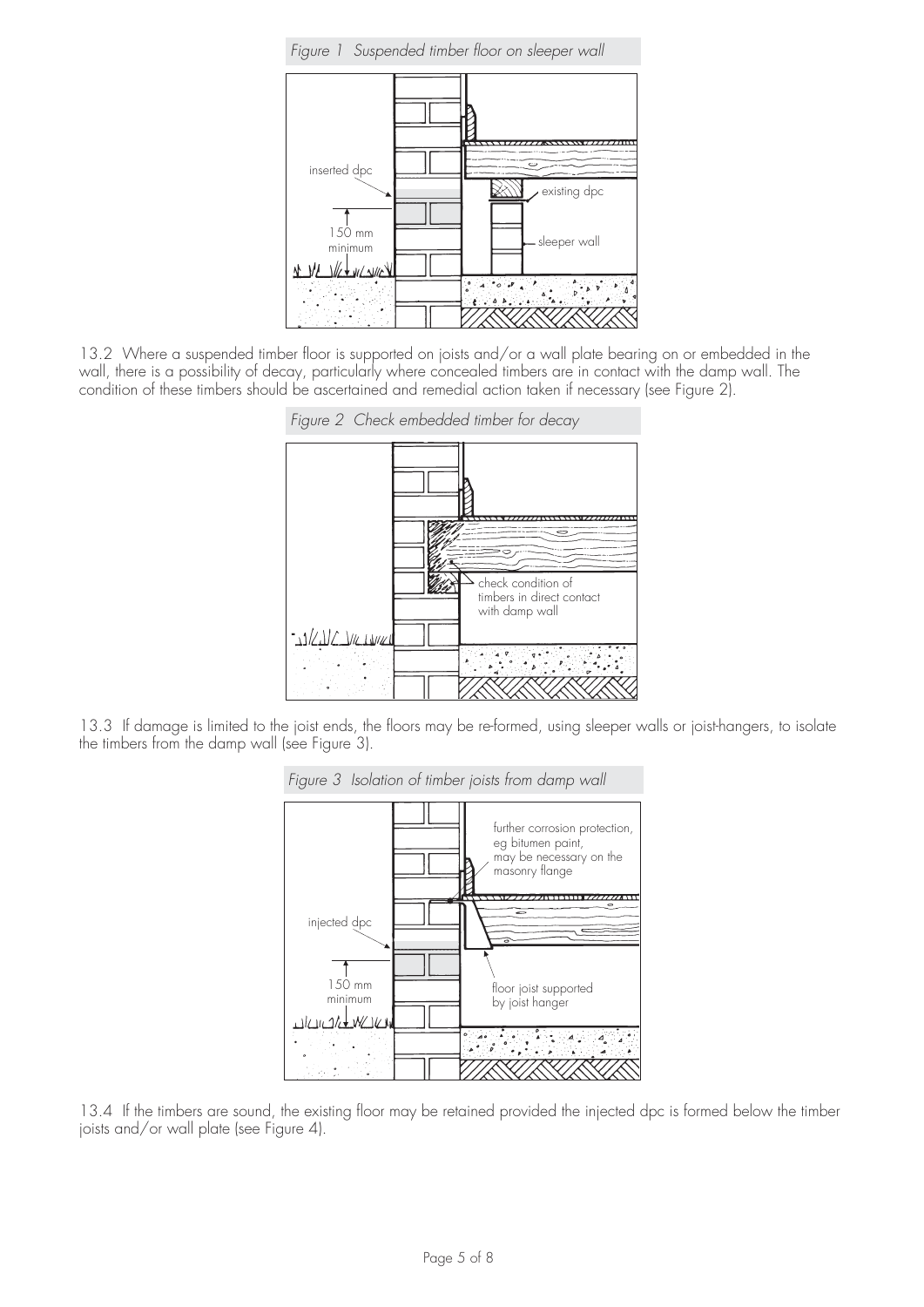

### **14 Preparation**

14.1 The course to be injected is chosen so that the position of the horizontal dpc complies, as far as is practicable, with the recommendations of BS 6576 : 2005, clause 8.3 (see section 11.1 of this Certificate).

14.2 Internal walls on solid floors are treated as close to the floor as possible.

14.3 Complementary vertical dpc's are positioned, where necessary, to isolate treated walls from the effects of rising damp in adjoining walls or to maintain continuity between horizontal dpc's at different levels.

14.4 Internal plastering which may be affected by hygroscopic salts is removed from the area to be treated to a height of 450 mm above the maximum level of the rising damp. Internal skirtings and flooring are also removed, as necessary, to expose the area for treatment. Externally, the proposed dpc line is exposed, where necessary, by removing any facing material.

## **15 Procedure**

#### Mortar — low pressure

15.1 Holes 10 mm or 13 mm in diameter are drilled horizontally to predetermined depths along the selected mortar course at spacings of 150 mm to 170 mm, avoiding the perpends (percussion drills are not used on half-brick walls). Procedures for different types of wall are:

- walls 115 mm thick injected from one side only
- solid walls 230 mm thick normally injected from both sides. If access is restricted they may be drilled progressively (using a sequence of drilling, injection, re-drilling to deepen the hole by 100 mm to 120 mm and re-injecting)
- solid walls of greater thickness treated from one or both sides. In each case the progressive injection technique is used
- cavity walls normally treated from both sides, but if the thickness of the individual leaves permits, the progressive injection technique is used from one side.

15.2 The siliconate solution is injected at pressures of between 150 kPa and 350 kPa. Nozzles fitted with pressuretight seals are inserted into the drilled holes and injection is continued until the fluid is seen to reach the wall surface. Normally the treatment of brickwork 230 mm thick will require 3 litres of fluid per metre run. The nozzles are removed and subsequent holes are similarly injected.

#### Stone walls

15.3 In solid or cavity walls of conventional construction in blockwork or stone, the drilling and injection procedure is adjusted to accommodate variations in the density, porosity and structure. In each case the procedure chosen must ensure a continuous unbroken treatment along the length of the wall.

### Rubble-filled stone walls

15.4 In stone walls with a rubble-filled cavity, the two leaves are first injected using the techniques appropriate to the substrate, then:

- in walls 450 mm thick holes in one leaf are re-drilled to the centre of the wall (into the rubble infill) and injected singly until fluid exudes from mortar joints below the injection level
- in walls of between 450 mm and 900 mm thick holes in both walls are re-drilled to the centre of the wall and injected singly until fluid exudes from the mortar joints below the injection level.

15.5 Normally, the treatment of the rubble core of a 450 mm thick wall will require 4 to 5 litres of fluid per metre run (increased pro rata for thicker walls).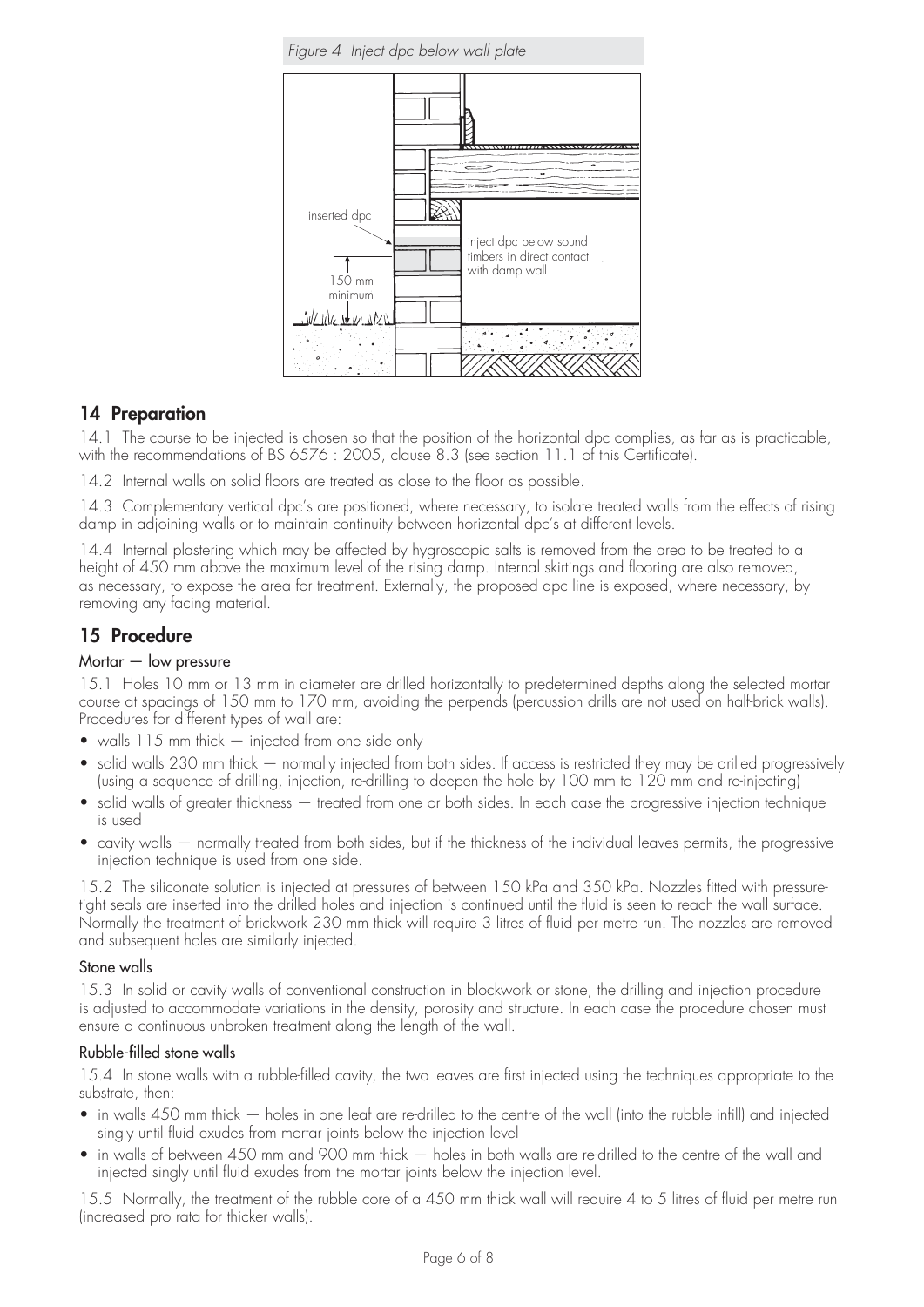### Finishing

15.6 The treated walls are left for a period of at least 14 days to allow initial drying out. Internal plastering is applied in accordance with the details given in Product Sheet 4 of this Certificate.

15.7 Particular care must be taken to avoid bridging the dpc either internally or externally. Where external rendering has been removed, it must be restored, ending in a bellcasting above the injected dpc.

15.8 Holes in the external wall surfaces are plugged with sand/cement mortar or preformed plastic plugs coloured to match the existing wall surface.

# Technical Investigations

### **16 Tests**

Tests were carried out and the results assessed to determine:

- effectiveness against rising damp
- substantivity of injection method
- total and active solids contents
- specific gravity.

### **17 Investigations**

17.1 The manufacturing process was evaluated, and the raw material specifications, formulations and quality control procedures were established.

- 17.2 A reassessment was made of existing data on the system's effectiveness against rising damp.
- 17.3 Details were obtained of the criteria used by the Certificate holder in appointing approved contractors.
- 17.4 User surveys of treated properties were conducted.
- 17.5 The methods of application and durability of the products were assessed.
- 17.6 Assessments were made of the treatment of existing walls of rubble-filled and flint construction.
- 17.7 Assessments were made of the presence of odour.

# Bibliography

BS 6576 : 2005 *Code of practice for diagnosis of rising damp in walls of buildings and installation of chemical damp-proof courses*

BS 8481 : 2006 *Design, preparation and application of internal gypsum, cement, cement and lime plastering systems — Specification*

BS EN 197-1 : 2011 *Cement — Composition, specifications and conformity criteria for common cements*

BS EN 13139 : 2002 *Aggregates for mortar*

BS EN 13914-2 : 2005 *Design, preparation and application of external rendering and internal plastering — Design considerations and essential principles for internal plastering*

BS EN ISO 9001 : 2008 *Quality management systems — Requirements*

Property Care Association *Code of Practice for the Installation of Remedial Damp-proof Courses in Masonry Walls*